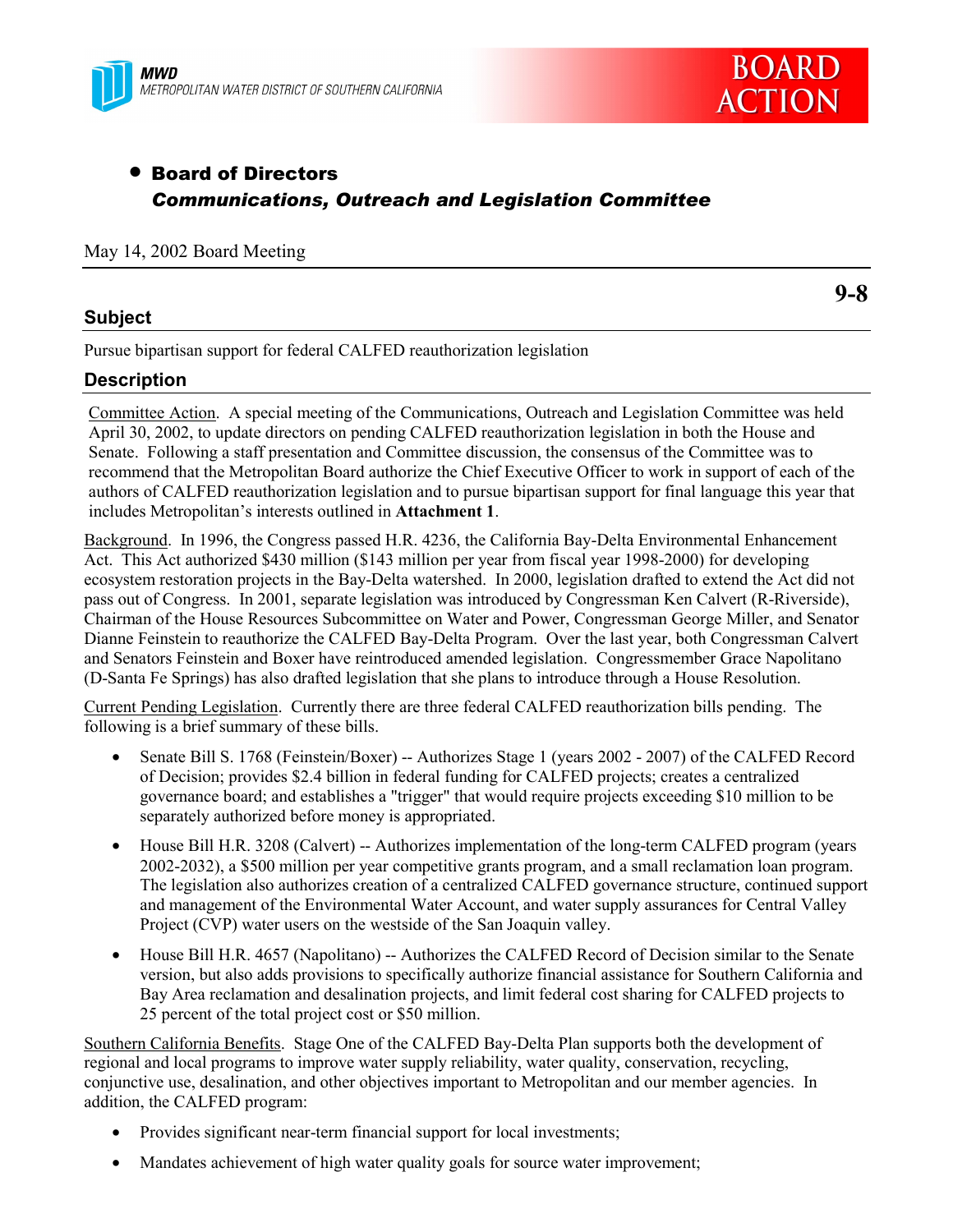- Authorizes implementation and funding of new technology and source water quality improvement projects to meet future drinking water quality standards and reduce salinity of imported supplies from the State Water Project (SWP);
- Provides regulatory assurances for water users and fishery protection via the Environmental Water Account (EWA). The EWA contributes to ensuring no reduction in current or future SWP supplies to Metropolitan;
- Assists in the implementation and funding of water supply reliability projects including new storage, operational flexibility, enhanced conveyance, levee protection, water transfer, recycling, desalination, conservation, and conjunctive use projects. These projects would contribute toward meeting Metropolitan's Delta water supply reliability goal of an additional 200,000 acre-feet per year of dry-year yield by 2020;
- Assists in the implementation of a centralized governance structure that would ensure Southern California representation in the decision making and balanced funding and implementation in all program areas; and
- Supports state and federal cost sharing of all CALFED program elements.

#### **Policy**

The Board has adopted detailed policy principles regarding the CALFED Bay-Delta Program (Board letter 9-3, July 1999).

## **California Environmental Quality Act (CEQA)**

CEQA determination for Option #1:

The proposed action is not defined as a project under CEQA because it involves continuing administrative activities, such as general policy and procedure making (Section 15378(b)(2) of the State CEQA Guidelines). In addition, where it can be seen with certainty that there is no possibility that the proposed action in question may have a significant effect on the environment, the proposed action is not subject to CEQA (Section 15061(b)(3) of the State CEQA Guidelines).

The CEQA determination is: Determine that the proposed action is not subject to CEQA pursuant to Sections 15378(b)(2) and 15061(b)(3) of the State CEOA Guidelines.

CEQA determination for Option #2:

None required

### **Board Options/Fiscal Impacts**

#### **Option #1**

Authorize the Chief Executive Officer to work in support of each of the authors of CALFED reauthorization legislation and to pursue bipartisan support for final language this year that includes Metropolitan's interests outlined in **Attachment 1**.

**Fiscal Impact:** None

#### **Option #2**

Take no position **Fiscal Impact:** None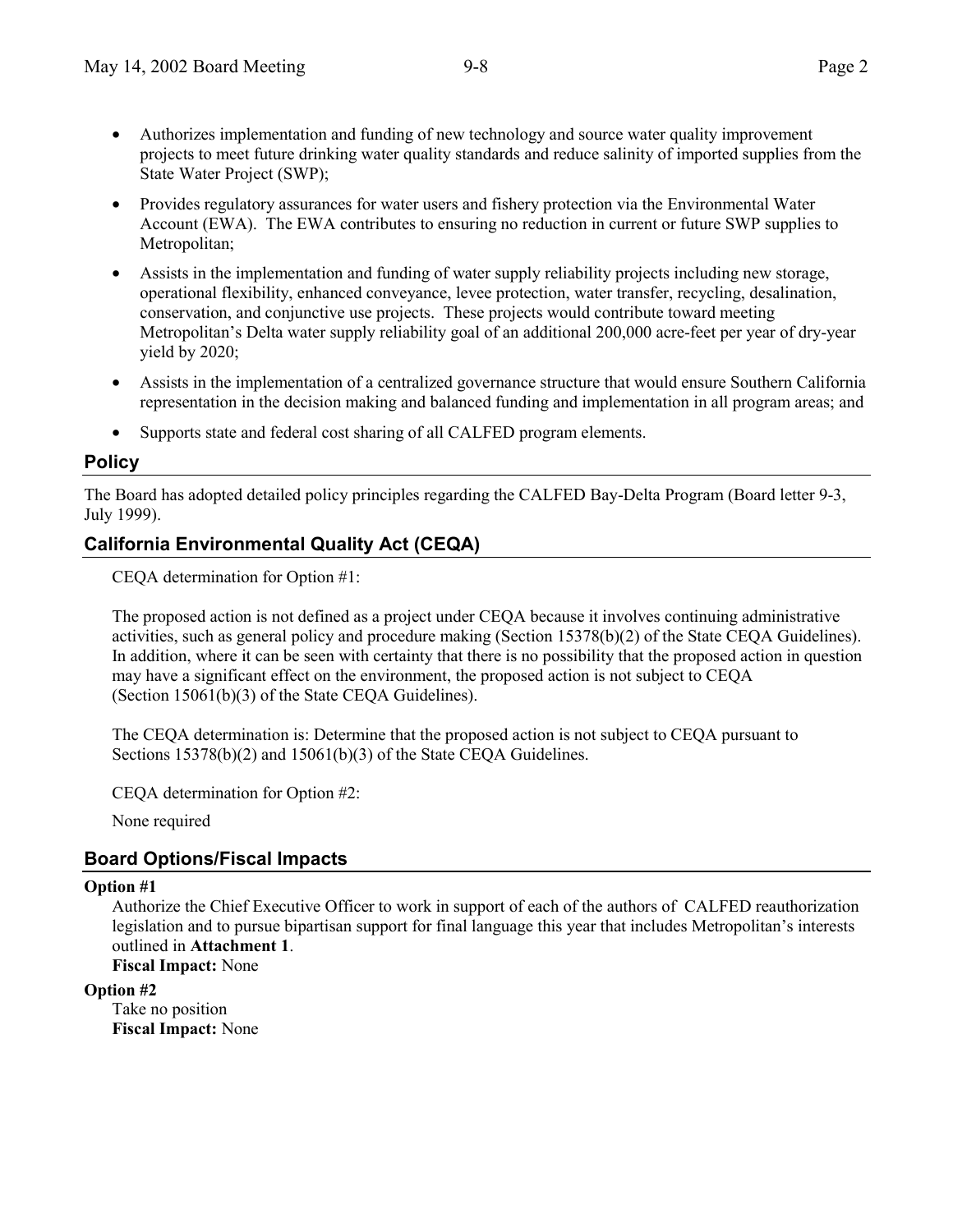# **Staff Recommendation**

Option #1

5/9/2002 *Timothy H. Quinn Date*

*Vice President, State Water Project Resources*

É tet Κ  $\overline{Q}$ K sw

5/9/2002 *Date*

*Ronald R. Gastelum Chief Executive Officer*

**Attachment 1**